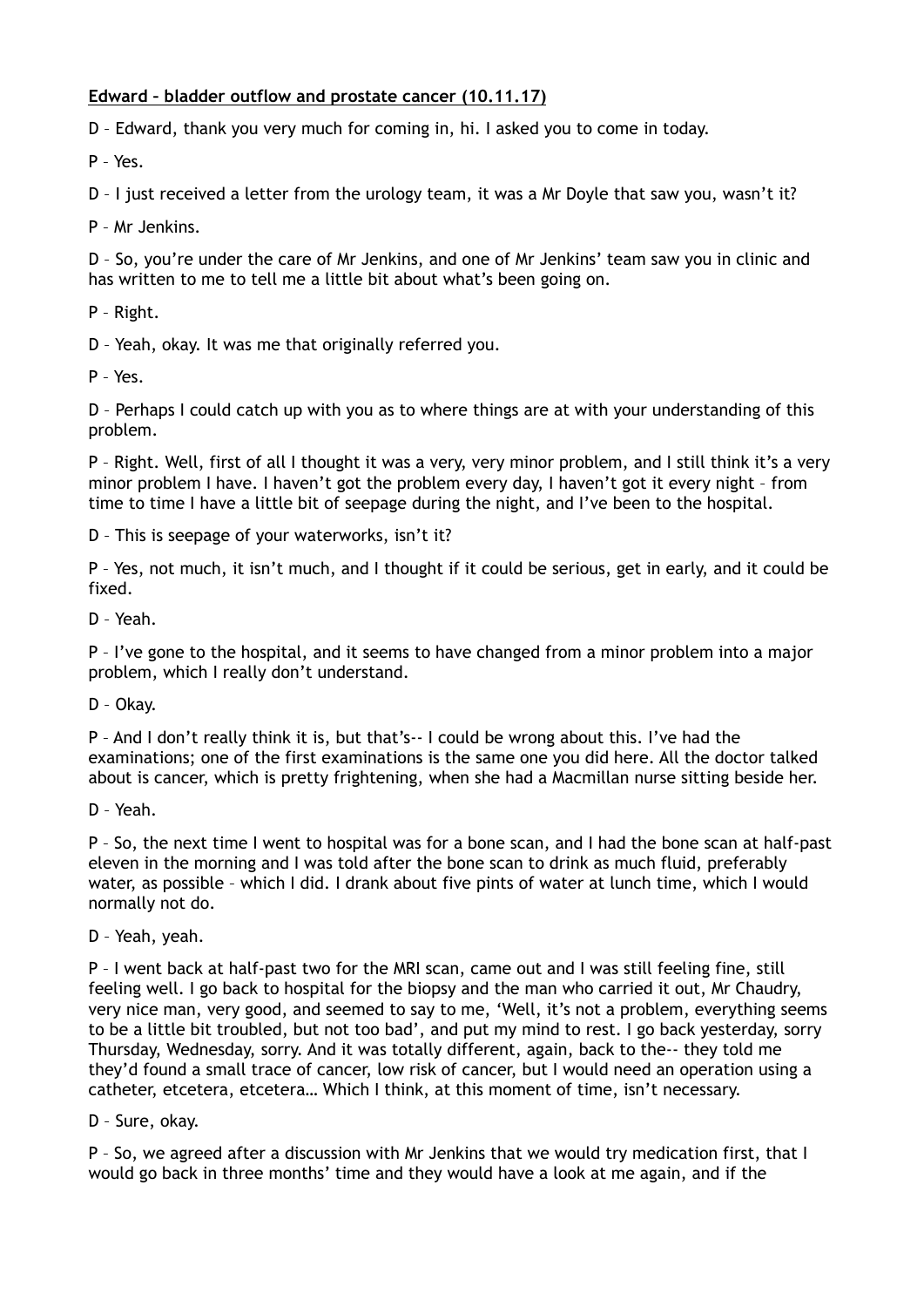situation got worse, then yes, I would probably have the operation, but at this moment in time, I think it's wise to try medication first.

D – Okay, so up until this point in time, you've been told that you've got prostate cancer.

P – Small.

D – And that it's a small one.

 $P - Y_{PS}$ 

D - And that it's a low-risk cancer.

P – Yes.

D – Okay, and you've had some other investigations, some other scans as well.

P – Yes.

D – Have you had the results of those back yet, as well?

P – Yep-- well I saw them when I went to see the doctor, what showed up was that the bladder had fluid in it, but this was because I'd drank so much water.

D – Alright.

P – I'm going to the toilet as well as I've ever done, I have no problems.

D – Okay.

P – No problems at all, everything seemed to be working pretty much right. Except this sometimes during the night, and it is sometimes that I have a little bit of leakage. I'm a man of 75, I think I'm in pretty good order.

D – Right. What you're not happy about, from what I can understand, is the fact that you need to have an operation to allow that bladder to empty.

P – Yes, I'm not happy with that.

D – Right, let's explore that in a minute if that's okay.

P – That's okay.

D – Because I think that there's two issues going on here. There's the issue of your prostate cancer, and there's the issue of you not being able to empty your bladder.

P – Yes, but I am able to empty the bladder, that's why I can't understand…

D – We can certainly explore that, and figure out between us, and help the urology team understand where things are at with your bladder function, if that's okay. We can help you with that, okay? Good. What was your fear when it comes down to an operation?

P – Well I had to weigh up the possible side effects, and the possible side effects that an operation might not be successful. So, at the end of the day, if I have this operation, and it's not successful, and I'm left with side effects which makes me worse than I am now, it's… I shouldn't have had it, I'm far better going along with what I've got now, which I can manage, it's manageable, rather than take the risk – and it is a risk – of an operation that might not work, and might leave me with side-effects which I would have trouble with.

D – Great, okay, well that's really helpful to understand that side of things, and I'm sure that we can address that issue together as a team, and I can perhaps liaise with the urology team to figure out what's going to be the safest options, and what are the potential risks for you.

P – Yeah.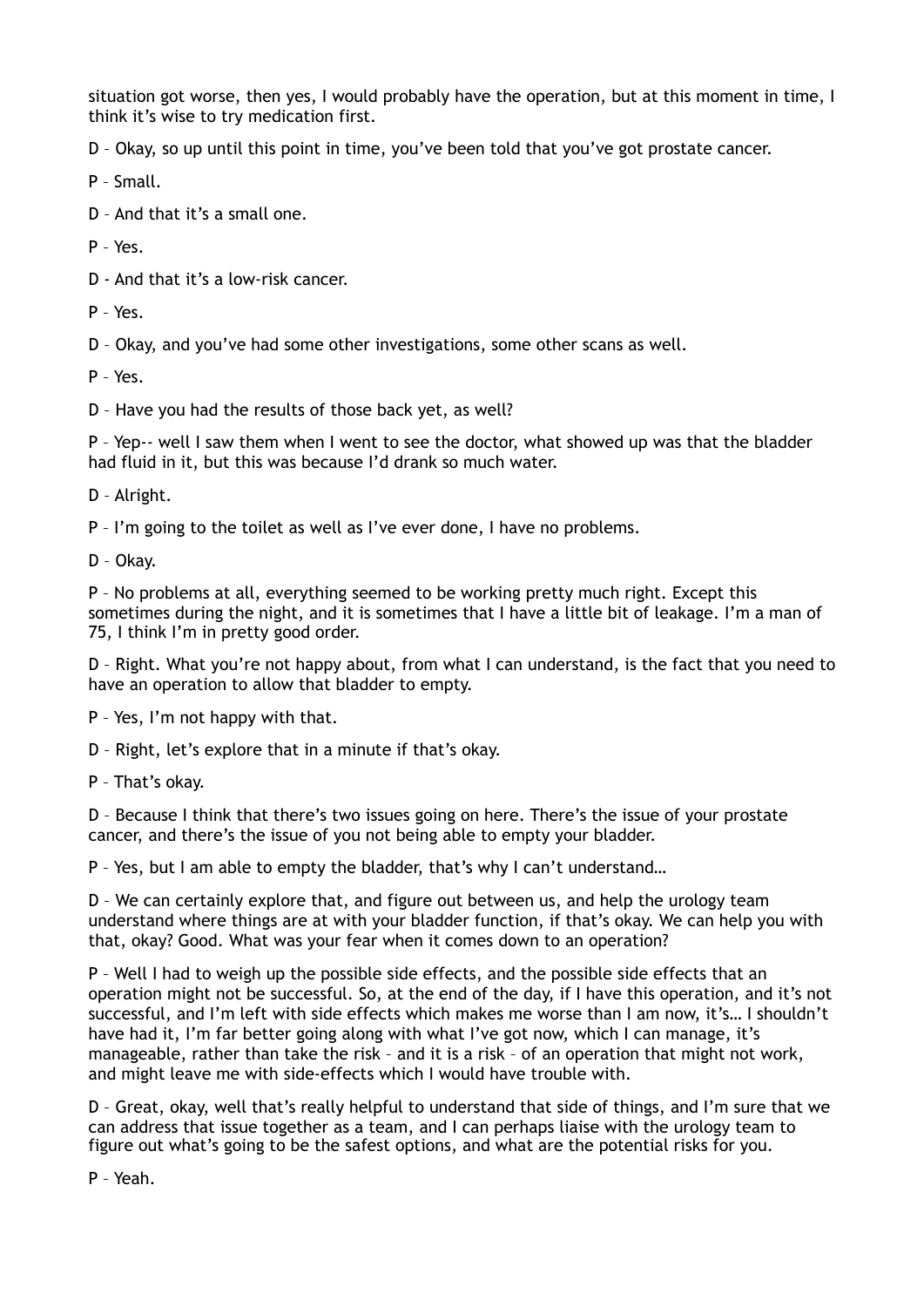D – Good, okay. Was there anything in particular that you were hoping that I would do, with seeing you today?

P – Well, yes, give me medication. I want to start this medication, to try to put this small problem right.

D – We're talking about medication to help you control the prostate cancer?

P – No, yes, to-- yes.

D – Okay.

P – Or, to stop me dribbling [laughs].

D – Yeah. All right, so figuring out what would help you to stop the dribbling?

P – Yeah.

D – Great, I think that's something we touched upon before you went to see Mr Jenkins, and therefore it's something that I asked you to come back about once you'd been seen by the team, to figure out what we could do to try to help. Okay, so we've got some options there – we'll come back to that, if that's okay. If I can double check – your weight's stable?

P – Yes.

D – Your-- you don't have any aches and pains anywhere, no bone pain or anything like that?

P – No, no.

D – We've got one of the scans which is outstanding, haven't we, which is the MRI scan.

P – Right.

D – Did you have a bone scan as well?

P – Yes.

D – So the bone scan was okay?

P – I think so, yes.

D – If I double check with the team that all of those scans are back, and that they're reassuring, what we seem to be dealing with is a low-risk prostate cancer. It's viable, with a low-risk prostate cancer, that you'll decide that surgery's not in your best interests, and that's – from your description, it would be your automatic preference.

P – Right.

D – You need to understand what the medical options are that are available, to decide whether or not you want to go ahead with any of the medical options.

P – Yes. When I had the examination, they said part of my prostate was enlarged, not all of it.

D – Yeah.

P – Now, if I got medication from you, would it reduce the size of my prostate, what is enlarged?

D – Probably.

P – Well, that's what I would like to have.

D – Yeah, okay, okay. But, I don't want to give you medication when there's a safer and better option, I want you to be fully in the picture before you make that decision.

P – Right, that's fine.

D – So, I think that would be useful, to try to explore that together, if we can.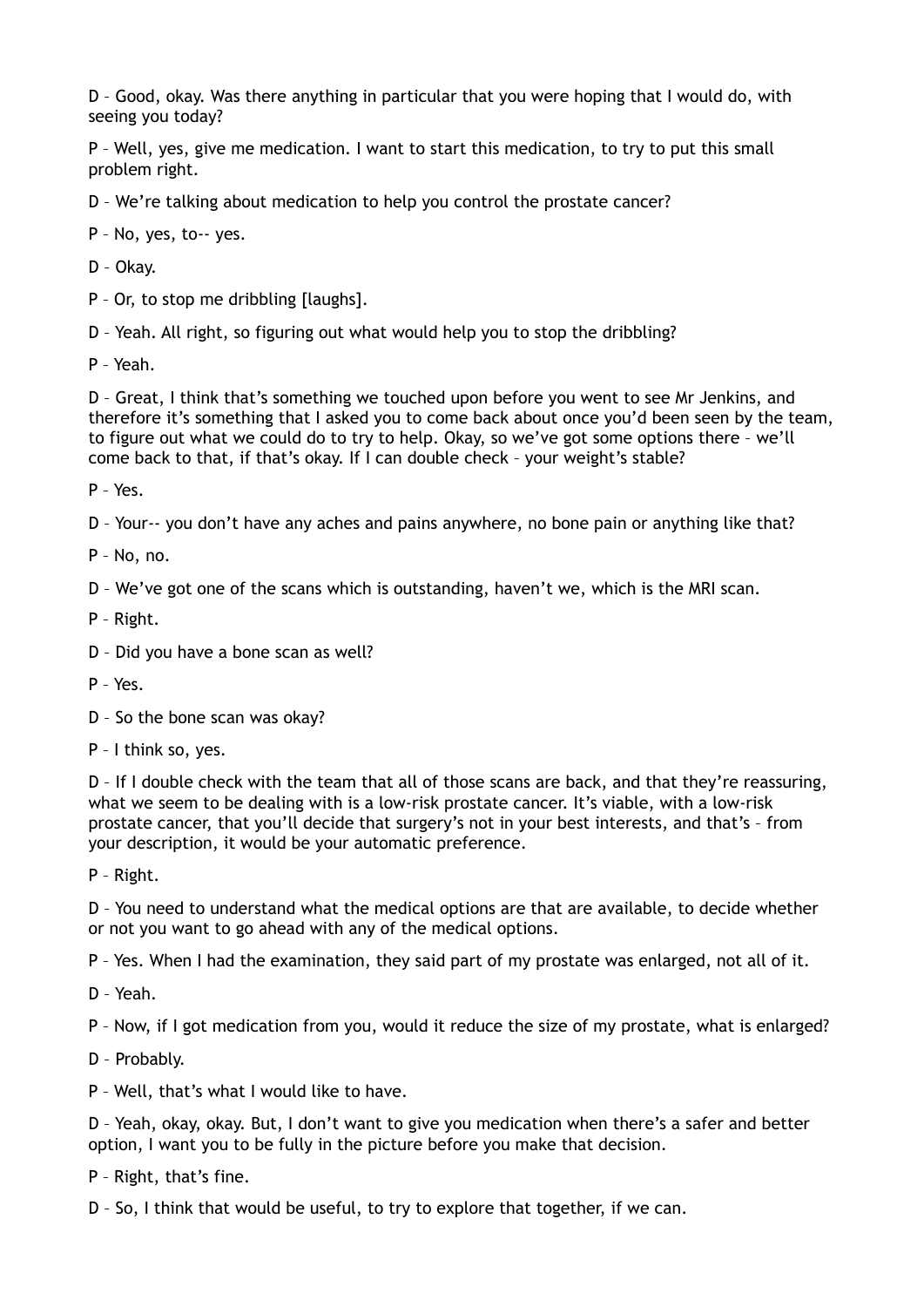P – Yes, sure.

D - If I can just check where things are with your general health and your life at the moment. Are there any other health issues?

P – Not really, not really.

D – Okay.

P – The problems I have are under control, I've lived through them for years, everything else is fine, I haven't got any discomfort when I'm urinating, I'm urinating the same as I've always done, full flow. Everything seems to be…

D – Tends to be that dribbling on a night?

P - Well, yeah, but on the same-- I'm 75 years old and, yes, maybe I've lost some bladder control, maybe, I don't know. But, I seem to be alright, I think, for a man of my age, the life I've lead – working down the mines, et cetera – I'm in pretty good order.

D – So, you're a retired miner?

P – Yes.

D – Just remind me, for the sake of the recording, what your domestic arrangements are at the moment.

P – Right, me and my wife live together, we've been married for fifty-three years, and we live happily, we're pretty content.

D – You're not a drinker?

P – Not very much.

D – Not a smoker?

- P I've never smoked in my life.
- D No other bad habits I need to know about?

P – [laughing] No.

D – No, all right.

P – I get upset sometimes when Sunderland get beat at football.

D – What would your wife want you to be doing when it comes to all of this?

P – Exactly the same as me, but we talk – my wife is my best friend, there's nothing I wouldn't tell my wife about in my life, nothing. I've got no secrets, and she thinks the same as me, our private life is pretty good.

D – Okay. Your weight's very steady.

P – Yes.

D – What I'd like to do, from what we've described so far, is I examined your prostate last time – I'm not going to repeat that, that's not necessary for me today, but what would be helpful is to lay a hand on your tummy. Would that be okay.

P – Right, that's okay.

D – If you take your jacket off. I'm not going to repeat your weight, because we did that last time as well, and you've said that you haven't lost any weight, so we don't need to do that. If we just get you to slip your jacket off and lie up on the couch, and I'm just going to have a wee feel of your tummy.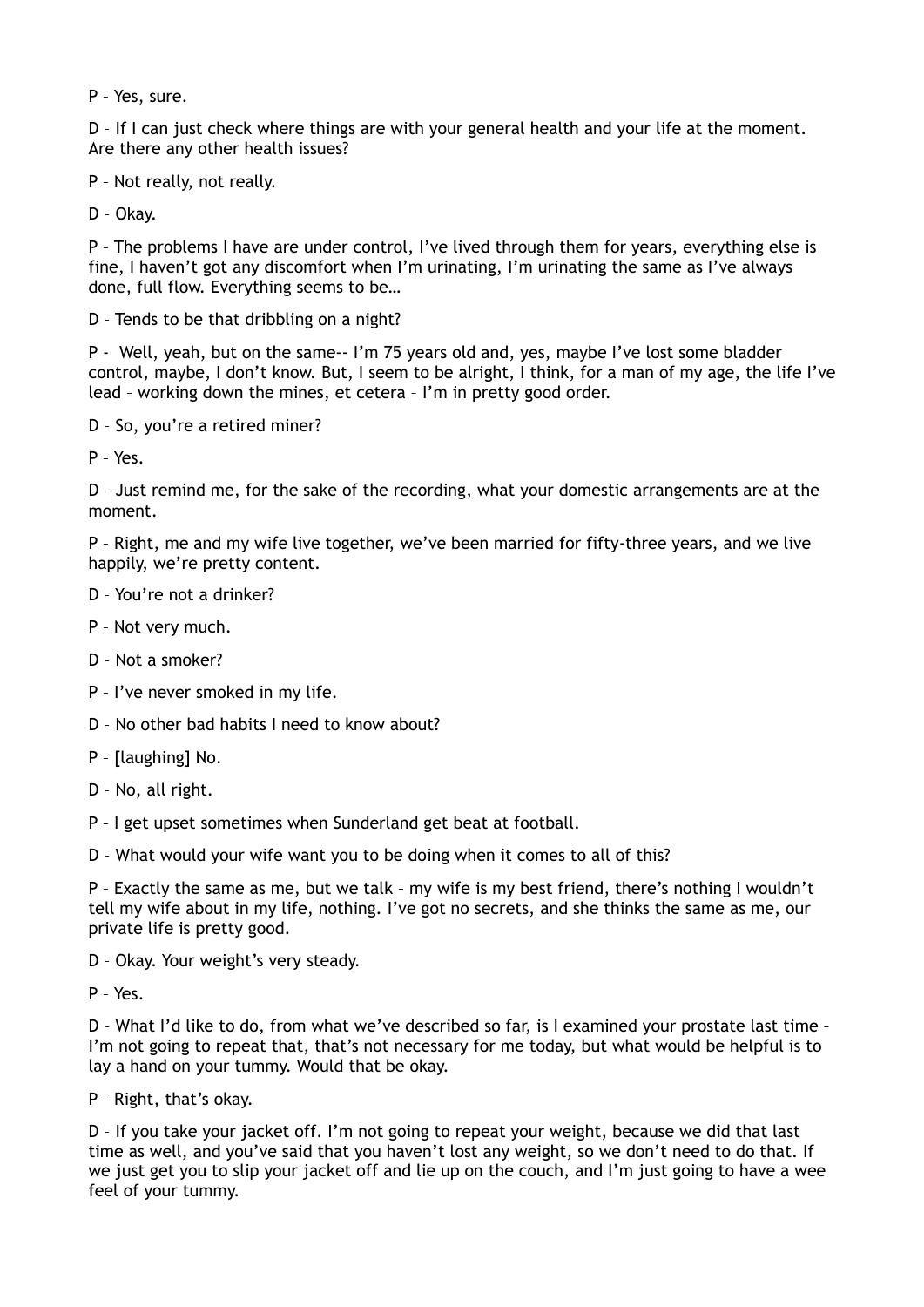P – I'm a little bit—

D – So from feeling your tummy today, it's hard for me to be sure whether or not you have a big bladder. It's bigger than it should be because of the blockage down at the bottom of your bladder where the prostate is. I think one thing that might help you make a decision about whether or not you would be happy to consider a bladder neck operation. So, this isn't an operation for bladder cancer.

 $P - N_0$ 

D – This is an operation to allow your flow to happen again.

P – My flow's happening alright now.

D – Okay.

P – See what I mean?

D – This is what we need to double check on.

P – I'm not having trouble urinating, I'm not having trouble at all, there's no discomfort. That's what I can't understand.

D – Okay, well I need to share that with you as well. So, we've got blood test results as well, which show that your kidney function test was fine.

P – Yeah.

D – Which is reassuring, so you've got two issues going on. The first is that, from that test that was done on your-- the scans that were done on your tummy, they didn't think that you could empty your bladder fully.

P – Simply because I'd been drinking a lot of fluid before the scan.

D – I think we probably need to repeat a scan for you, to do another ultrasound scan.

P – Right, next time I won't drink as much fluid.

D – Perfect. So, if we get you to do that, and we do what's called a 'residual volume', where we ultrasound your bladder once you've emptied it. So, you have a pee, then they ultrasound it, and we check that you can empty your bladder. If you can't empty your bladder, then there is a risk that if we don't do something about it sooner rather than later, that could affect your kidneys.

P – All right.

D – What we've resolved to do, from that discussion, was let's repeat your ultrasound scan to demonstrate whether or not you can empty your bladder.

P – All right, although I can.

D – And if you can, then there's no urgency for consideration of surgery.

P – Right.

D – But the recommendation made by Mr Jenkins' team was that you consider an operation, or a procedure to allow you to empty your bladder.

P – Yep.

D – Because they're concerned that the prostate isn't allowing you to fully empty your bladder.

P – Yes.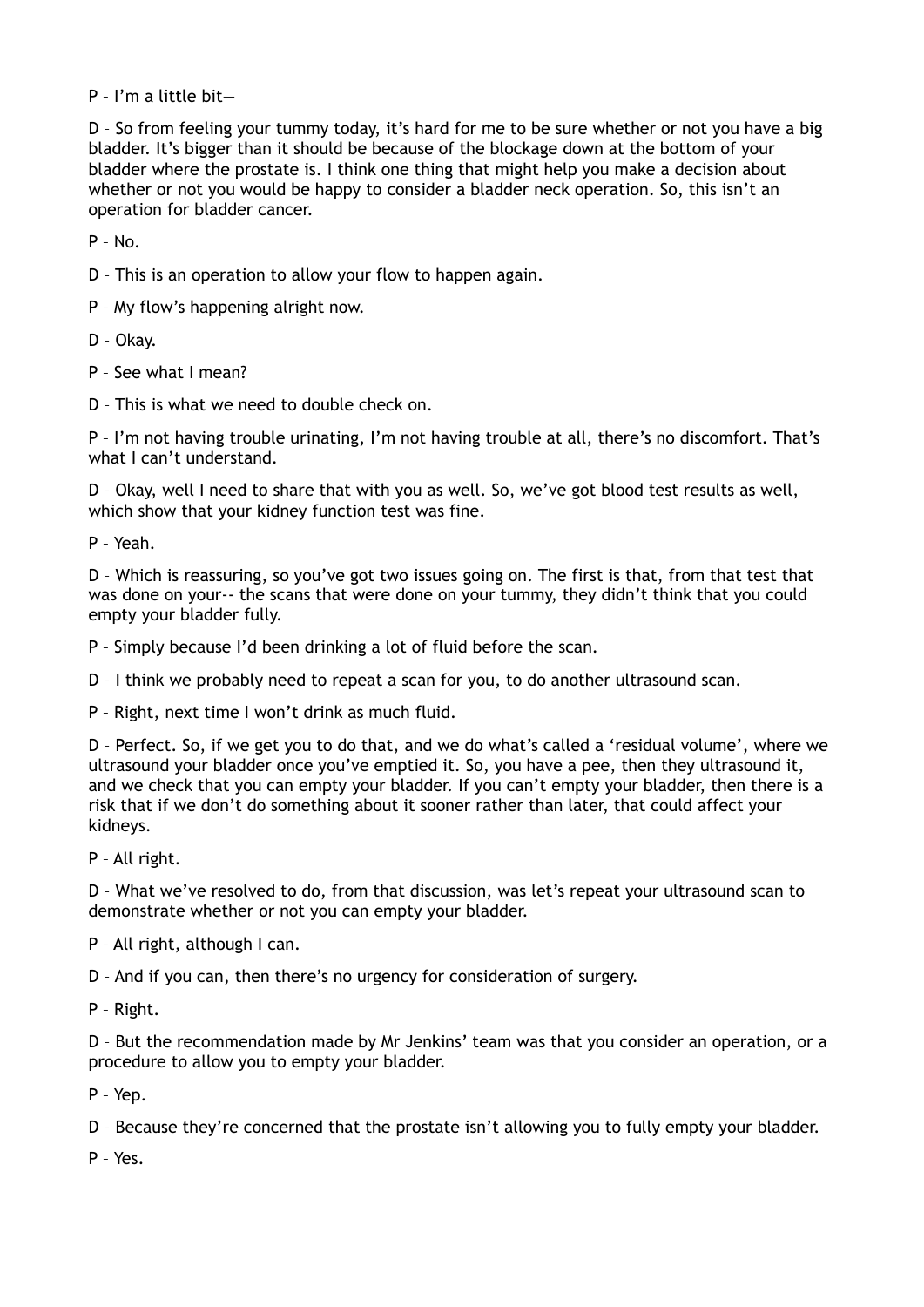D – Now, there is medication that I can give you, which there's every chance that it will improve your symptoms, but it's not as sure-fire or as guaranteed as the surgical procedures would be.

P – Right, I would rather have the medication.

D – Well, there's no reason that we can't get cracking with that medication today. It does lower your blood pressure. You've never had problems with low blood pressure?

 $P - No.$ 

D – And the last time we checked your blood pressure, it was a healthy level. If you're feeling lightheaded with it, we might need to reduce the dose, and I would suggest that get you to take that on a night-time and check that it suits you.

P – Yes, before I go to bed.

D – Let's see if it improves your symptoms related to your waterworks, and we'd probably notice within about a month or so, whether that was working or not.

P – Right, that's fine.

D – But, if you're feeling lightheaded, sit down before you fall down, that's an important thing.

P – Right.

D – We are going to also talk about your cancer, if that's okay.

P – Right, yes.

D – So, what I'm going to do is draw a line under this consultation and we'll do another recording and another consultation to talk more about the cancer.

P – Right.

- D If that's alright with you?
- P That's fine.

D – So where we're going to leave things from the point of view of your waterworks problem, which is the dribbling on a night, the perception that the hospital team have, that you're not able to fully empty your bladder is that we're going to refer you for an ultrasound scan to make sure that you can empty your bladder.

P – Yeah.

D – Yep. We're going to give you a medication that will hopefully shrink the prostate down a little bit, and hopefully assist in you emptying your bladder.

P – Right.

D – Anything you want clarifying from these points of view so far?

P – They're all fine.

D – Okay, with having this problem with your bladder, you might be prone to water infections. So, what I need to know is if you're finding that you're unwell with a fever, or if it hurts when you pee, or if you're going much more often than usual, or you've got severe tummy pain, in which case, we need to see you urgently with a fresh urine sample and think about whether or not to treat you for a water infection.

P – Right.

D – It appears that you might have a problem, which is can you or can you not empty your bladder. So, in your next appointment today, we'll be taking you through the options that you have managing what we think is a low-risk prostate cancer, and I'll also make sure that you're